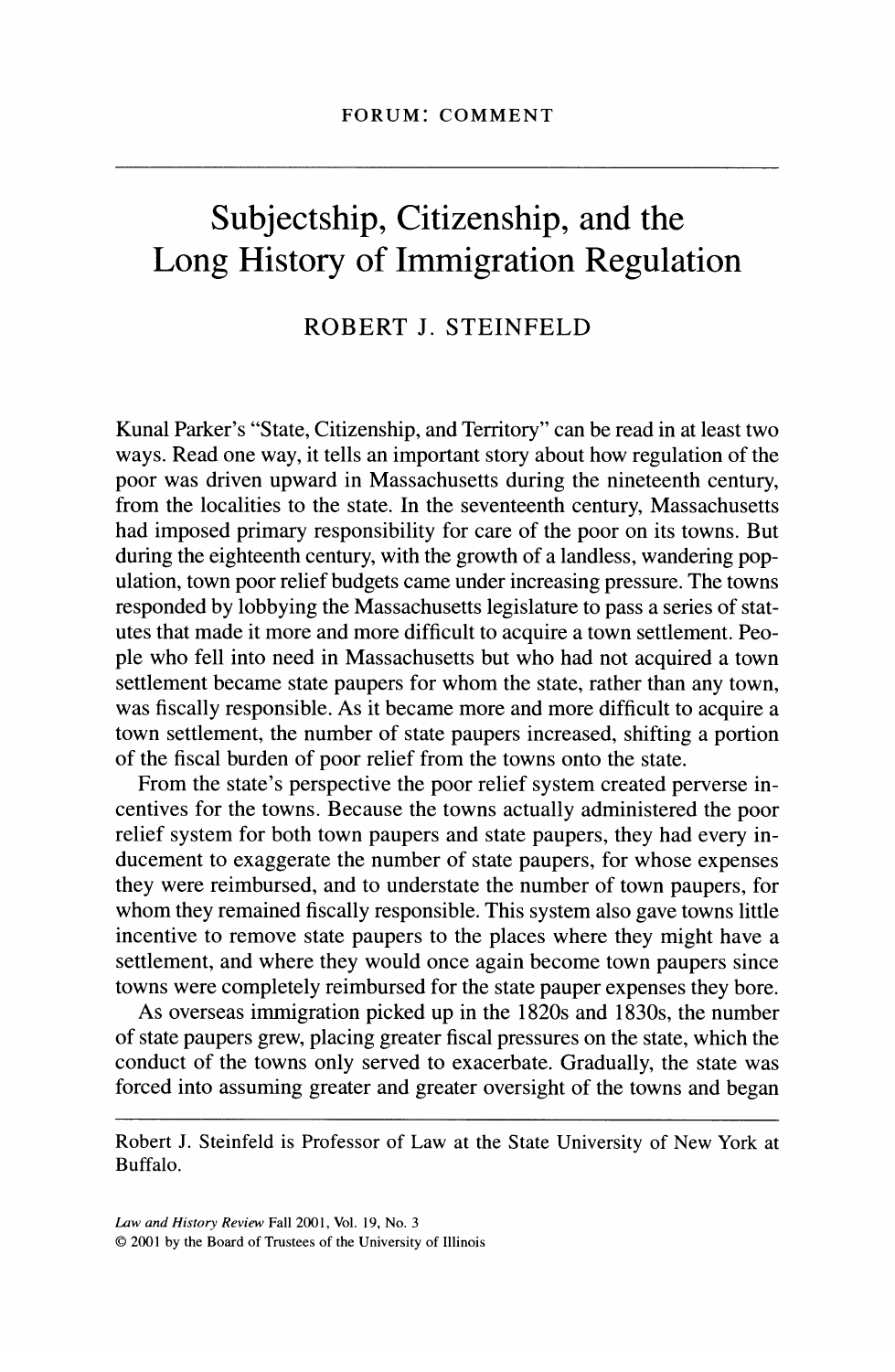to take over and directly administer some of the functions for which the towns had previously been responsible. State regulation grew as the state wrested administrative authority away from the localities. But the motivation for this transfer of authority was not a desire to expand state power; it was a desire to avoid fiscal imposition by the towns. A more powerful state was, in a sense, the unintended consequence of these acts of fiscal self-defense.

 Versions of this story have been told before but in the majority of earli er accounts, the state's expanded role in poor relief has simply been as cribed to the growth of an unsettled population. Parker's account adds a crucial political dimension to this heretofore almost entirely demographic story. Read this way, the article contributes important insights into the pro cesses that drove regulation of the poor upward from the towns to the state in the nineteenth century.

 Read a second way, however, the article seeks to tell a more ambitious story of the development of American citizenship as a gesture of refusal or exclu sion rather than as the unfolding of national identity. Essentially, Parker's argument is that the same processes that led Massachusetts to defend itself against fiscal imposition by the towns also led it to begin to defend itself against the demands of immigrants. The great wave of immigration into Massachusetts from the 1820s to the 1850s led to a huge increase in the number of state paupers, and of these a growing proportion were immigrants.

 The Commonwealth reacted by beginning to use citizenship as a device for limiting the claims of immigrants to enter and remain on Massachu setts territory and to seek support from the community when they fell into need. Massachusetts began to limit entry to its territory by enacting the Passenger Acts. It limited the rights of immigrants to remain on its terri tory by invoking various provisions in its Poor Law. Immigrants who sought poor relief could be sent back to their points of origin. These acts of re fusal were accompanied by the development of a state discourse that sought to portray immigrants as alien other in order to justify restrictions on their territorial and welfare claims.

 Parker argues that this was a new development. By contrast, during the eighteenth and early nineteenth centuries, before Massachusetts had to contend with a large immigrant population, the right to enter and remain on Massachusetts territory had not been tied to citizenship but to town settlement, had not been controlled by the state but by the localities. The territorialization of the boundaries of Massachusetts was new, as was the linkage of both territorial rights and rights of support to citizenship. And these developments could be traced to the success the towns had earlier had in shifting responsibility for poor relief onto the state and to the fiscal difficulties this shift created for the state when it began to have to deal with the effects of a large wave of immigration.

646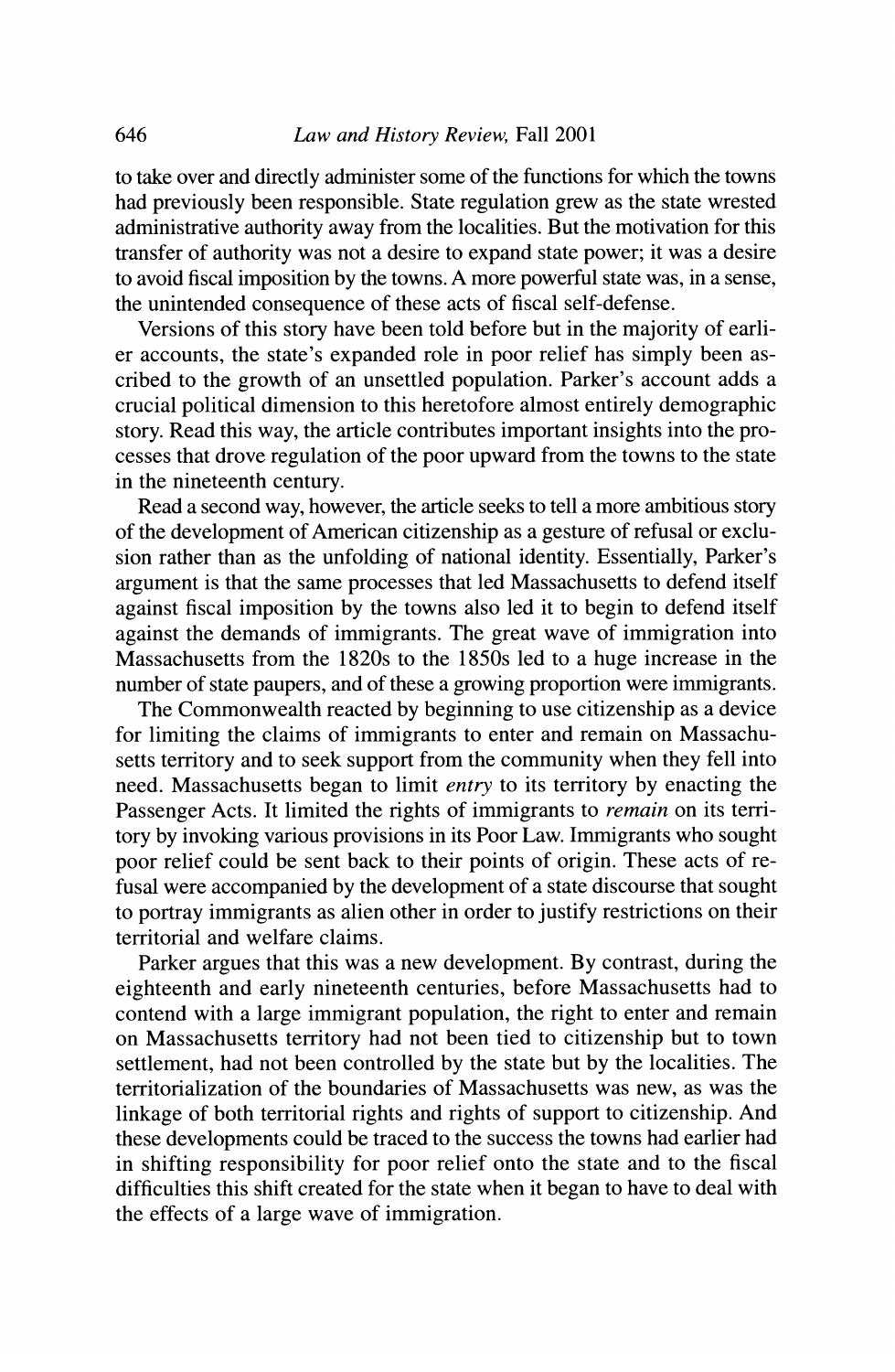This argument seems completely plausible, knowing what we do of the ugly nativism that developed in Massachusetts during this period. But there is other evidence that Parker does not discuss which suggests that his ar gument may exaggerate the novelty of the steps Massachusetts took in the 1830s and 1840s to deal with immigrants and the novelty of the state dis course used to justify these steps.

 Massachusetts had long been concerned with the quality and character of arriving immigrants. In the eighteenth century, the colony passed a se ries of laws to address these problems. And Massachusetts was not alone. Other colonies also passed laws to deal with problems that dissolute, in firm, and aged immigrants might create and to limit the entry of certain groups of aliens who were considered particularly undesirable. A number of these colonial laws created bonding and fee schemes that were strikingly similar to the ones in the Passenger Acts. The Passenger Acts seem to have represented the culmination of an older tradition of immigration regulation rather than the beginning of a new one. They appear to look backward rather than forward to the harsher, more comprehensive schemes that began to be established with the passage of the Chinese Exclusion Act in 1882.

 This evidence also suggests different motives for the late eighteenth century Massachusetts law that Parker discusses in his article. It indicates that by the end of the eighteenth century there was a well-established tra dition of using citizenship (subjectship) as refusal and that this older tra dition found expression in the settlement act of 1794 and in the Massachu setts alien real property disability.

 In a number of colonies and later states, statutes were enacted during the eighteenth century that put into place immigration regulations similar to the ones later adopted in the Passenger Acts.

 In Massachusetts, statutes were passed, beginning in 1701, to prevent the landing of the "poor, vicious and infirm," laws that required the master of each vessel to post a bond that towns receiving any "lame, impotent, or infirm persons, incapable of maintaining themselves ... would not be charged with their support." In the absence of this security, the captain was to return such passengers to their port of embarkation.'

 This provision was renewed in 1723, 1725, and 1757. Other colonies sought to restrict the entry of Catholics, Irish, Germans, and other aliens. In Penn sylvania, the immigration of a large number of Germans in 1727 created fears that these "strangers" who were "ignorant of our Language & Laws"

 <sup>1.</sup> Marilyn Baseler, "Asylum For Mankind": America, 1607-1800 (Ithaca: Cornell Univer sity Press, 1998), 71-72.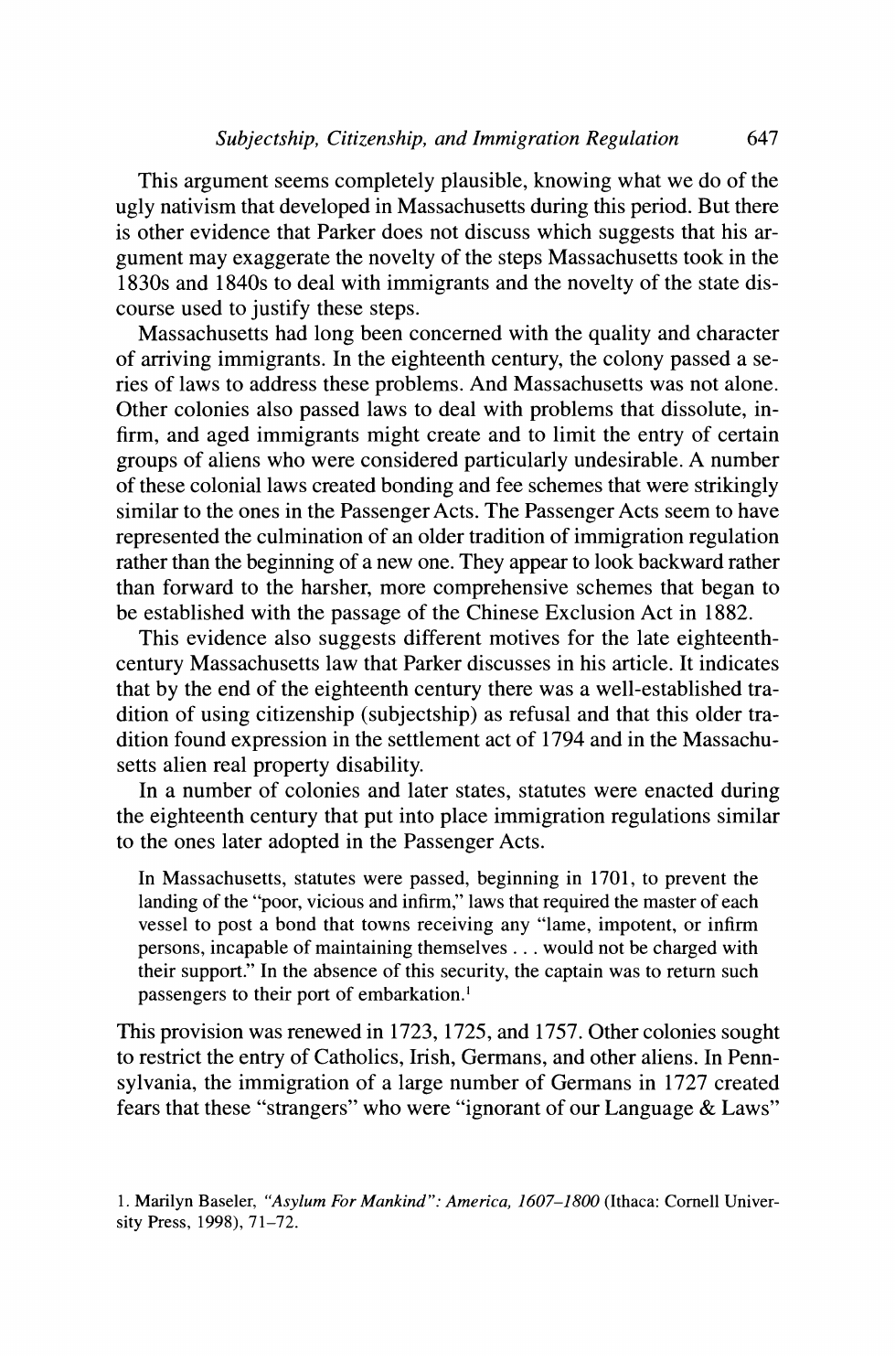would create grave problems for the Commonwealth. In 1729, as a result, Pennsylvania enacted a law that

 levied a duty of forty shillings on "every person being an alien born out of the allegiance of the King of Great Britain ... coming into this province by land or water" and twenty shillings on "any Irish servant or passenger upon redemption."2

 In Maryland in the early eighteenth century the legislature passed an act that

 required the masters of vessels "or others importing Irish Servants into this Province by Land or by Water" to pay twenty shillings sterling "per poll." The purpose of this law, according to the act's title, was to raise "a Supply to defray the Public Charge... and... to prevent the Importing too great a number of Irish Papists into this Province." Similar steps were taken by Virginia's legislature ... [w]hen in 1699 the burgesses laid a duty of fifteen shillings on "every servant not born in England or Wales. . . ."<sup>3</sup>

After the Revolution,

 Americans retained their colonial reluctance to serve as a regenerative haven for Europe's failures—men who would enervate rather than strengthen the new nation.... Postwar governments did their best to staunch the influx of infirm and dissolute immigrants. In 1788 Massachusetts reenacted colonial laws requiring the registration of foreigners and prohibiting the landing of aliens who were likely to need public relief.<sup>4</sup>

 From the beginning, Americans had a double-sided view of immigrants and immigration. On the one hand, they frequently saw immigrants as a critical source of future prosperity. On the other, they were concerned that only the right sort of immigrants should come into the country. After the Revolution, Massachusetts seems to have had a more restrictive immigra tion policy than some other states. Indeed, one Massachusetts man com plained that this restrictive policy would result in the state falling econom ically behind other regions of the country. When, after the Revolution, a number of states abolished the alien real property disability in order to encourage immigration, Massachusetts did not.<sup>5</sup> Indeed, Parker quotes from a 1785 Massachusetts bill that sought to reaffirm in the strongest terms the alien real property disability in the state.

 After the Revolution and through the 1790s the new nation engaged in a sweeping debate about alienage and the terms of naturalization. The Naturalization Act of 1795 and the Alien, Sedition and Naturalization Acts

4. Ibid., 197.

648

 <sup>2.</sup> Ibid., 72-73.

 <sup>3.</sup> Ibid., 84.

 <sup>5.</sup> Ibid., 212 (economic effects), 218 (alien real property disability).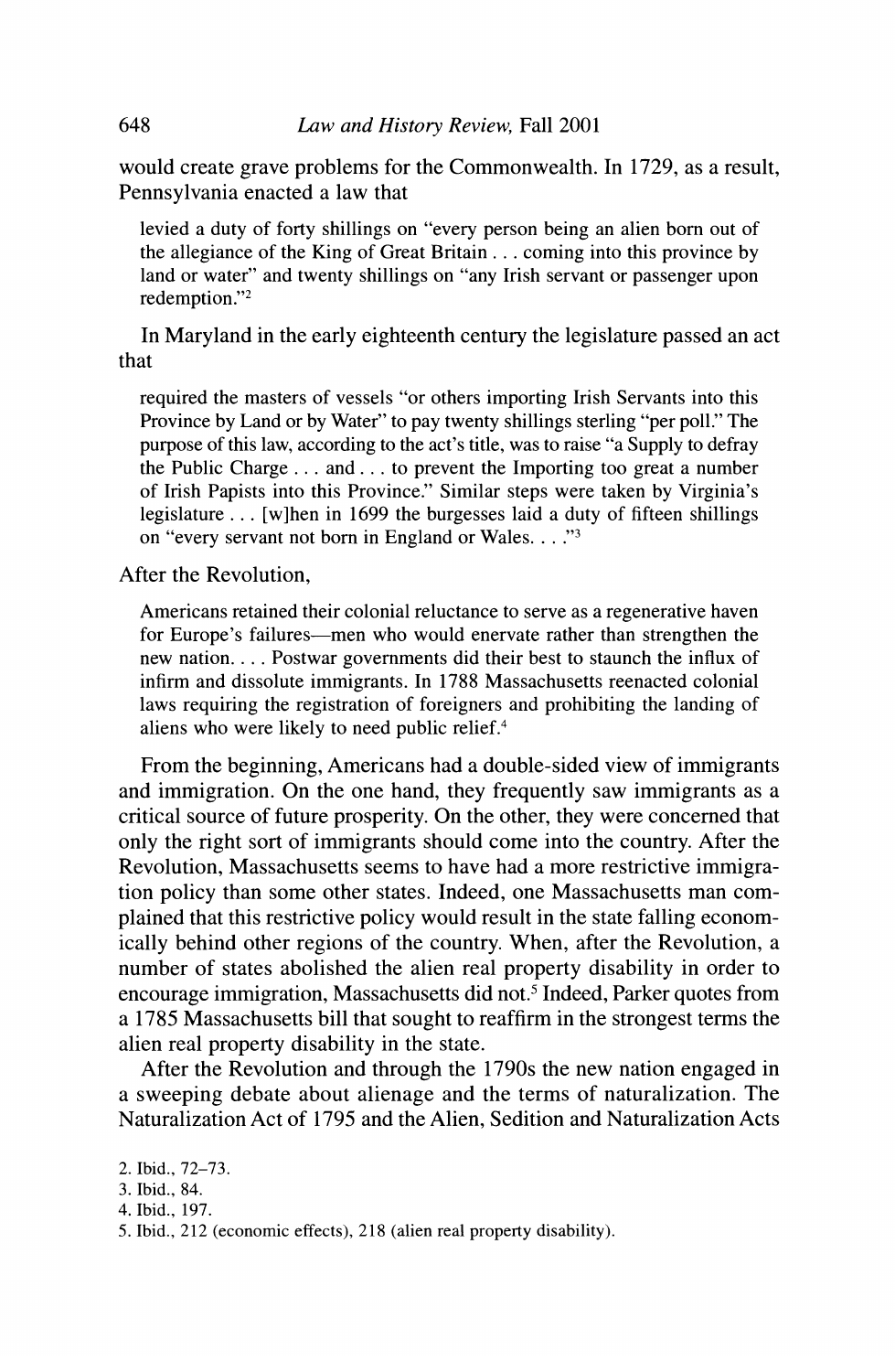of 1798 were expressions of how deeply these issues exercised Americans during this period.

 Although most of the delegates to the Constitutional convention wished to avoid giving "the tincture of illiberality to the Constitution," none of them could completely shake the belief that foreigners "bring with them, not only attachments to other countries, but ideas of government so distinct from ours, that in every point of view they are dangerous."6

 "In 1795 Federalists and Republicans agreed that foreigners needed a long er period of acculturation and closer scrutiny before entering America's political arena."7 A nephew of President John Adams wrote that "the grand cause of all our present difficulties may be traced... to so many *hordes* of Foreigners imigrating [sic]to America. . . . "<sup>8</sup> But after 1795 the Repub lican and the Federalist Parties went separate ways and the Federalists began to embrace an even more robust nativism. In Massachusetts, the leg islature was dominated and controlled by Federalists.

 Even after Jefferson was elected president in 1800, the Naturalization Act of 1802 continued to include many provisions found in the 1795 and 1798 Federalist naturalization acts.

 Any immigrant arriving after the passage of the Act of 1802 was now required to present a certificate issued by a court clerk declaring that he had registered as an alien prior to petitioning for naturalization. This "alien report" record ed a foreigner's name, birthplace, age, allegiance, country of origin, and in tended place of settlement.... The registration of immigrants and resident aliens was a dramatic expansion of the power of government to intrude into the lives of America's immigrants.9

 There are three things that should be said about the Massachusetts Pas senger Acts of the 1830s and 1840s and the discourse that was deployed to justify them. First, in their concern for the fiscal burdens that immigrants might impose on the Commonwealth and in the mechanisms they estab lished to try to address this problem, they seem to have been completely traditional, harking back to schemes that had been used in various colo nies since the eighteenth century.

 Second, the state discourse about the alien, corrupt character of foreign ers that was used to justify the treatment of aliens during the 1830s and 1840s does not seem to have been substantially different from discourses that had been used intermittently for over a century in connection with efforts to limit the immigration of Irish Papists, Germans, Jews, or post- French Revolutionary radicals. The precise character of the concerns ex-

9. Ibid., 309.

 <sup>6.</sup> Ibid., 234.

 <sup>7.</sup> Ibid., 267.

 <sup>8.</sup> Quoted in ibid., 270. Emphasis in original.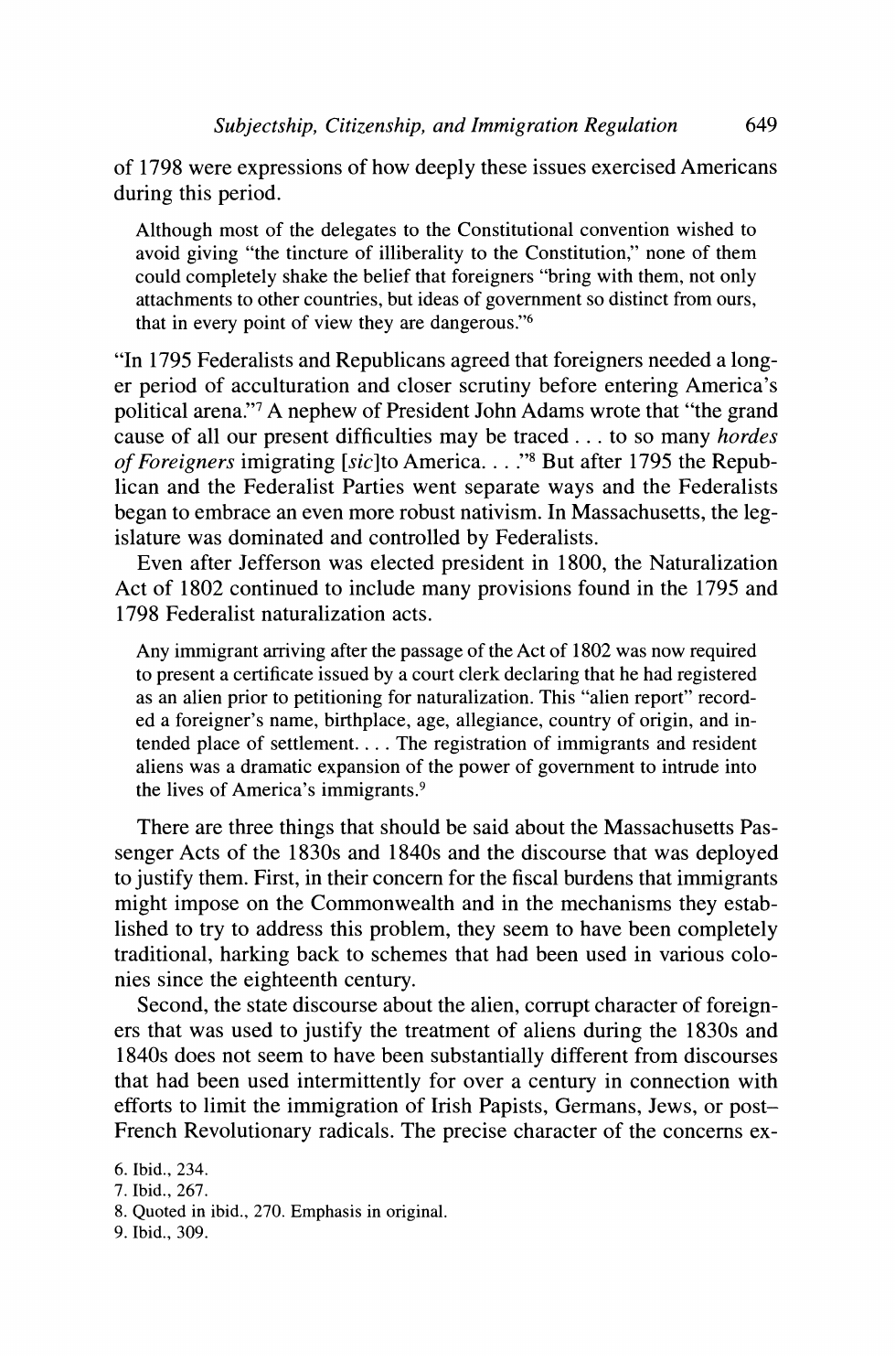pressed about foreigners in the nineteenth century may have been some what different than the character of the concerns expressed in the eighteenth century, but over this period there was remarkable continuity in the impulse to portray the alien foreigner as other and to try to limit the immigration of certain groups on that ground.

 Third, the Passenger Acts do not seem to have been direct precursors of the harsher form of immigration regulation that began to be put into place during the last quarter of the nineteenth century. They did not refuse im migrants entry into Massachusetts territory outright but conditioned entry upon the payment of a significant, but not prohibitive, \$2 fee in many cas es, or upon the posting of a \$1000 bond in the case of the aged and infirm. This was a weak form of territorialization and a far cry from the modem regime of immigration, which took its final form during the 1920s. That regime flatly excluded (excludes) most immigrants from the country un less they could (can) specially qualify under the law.

 Parker acknowledges that the Passenger Acts did not actually refuse immigrants entry into Massachusetts and represented only a weak form of territorialization but goes on to point out that Massachusetts did refuse immigrants rights to remain on its territory under Poor Law. And this is unquestionably true. Immigrants without a settlement in a Massachusetts town could be removed from the Commonwealth and sent overseas should they seek poor relief. But this gesture of refusal of territorial rights applied equally to immigrants and citizens. Any citizen who had not managed to establish a settlement in a Massachusetts town could also be removed to the place that was responsible for his support. Parker devotes several pag es to describing how Massachusetts officials could, at times, work hard to return *citizen paupers* to the states from which they had come and which remained responsible for their support. One Massachusetts official, Park er writes,

 assiduously visited neighboring states to investigate whether the responsibility for some state paupers might not be pinned onto governmental bodies there. In 1855, "to facilitate the discovery of [town] settlements of persons claim ing support from the State, [this official] journeyed into Maine, New Hamp shire, Vermont, Rhode Island and Connecticut, and ... found a home for one hundred and five [state] paupers."<sup>10</sup>

 Citizens who had not managed to acquire a town settlement also stood upon exactly the same footing as aliens when it came to claims upon the community for support. Both were entitled to receive interim poor relief as Massachusetts state paupers so long as the state did not opt to remove

 10. Kunal Parker, "State, Citizenship, and Territory: The Legal Construction of Immigrants in Antebellum Massachusetts," Law and History Review 19 (2001): 634.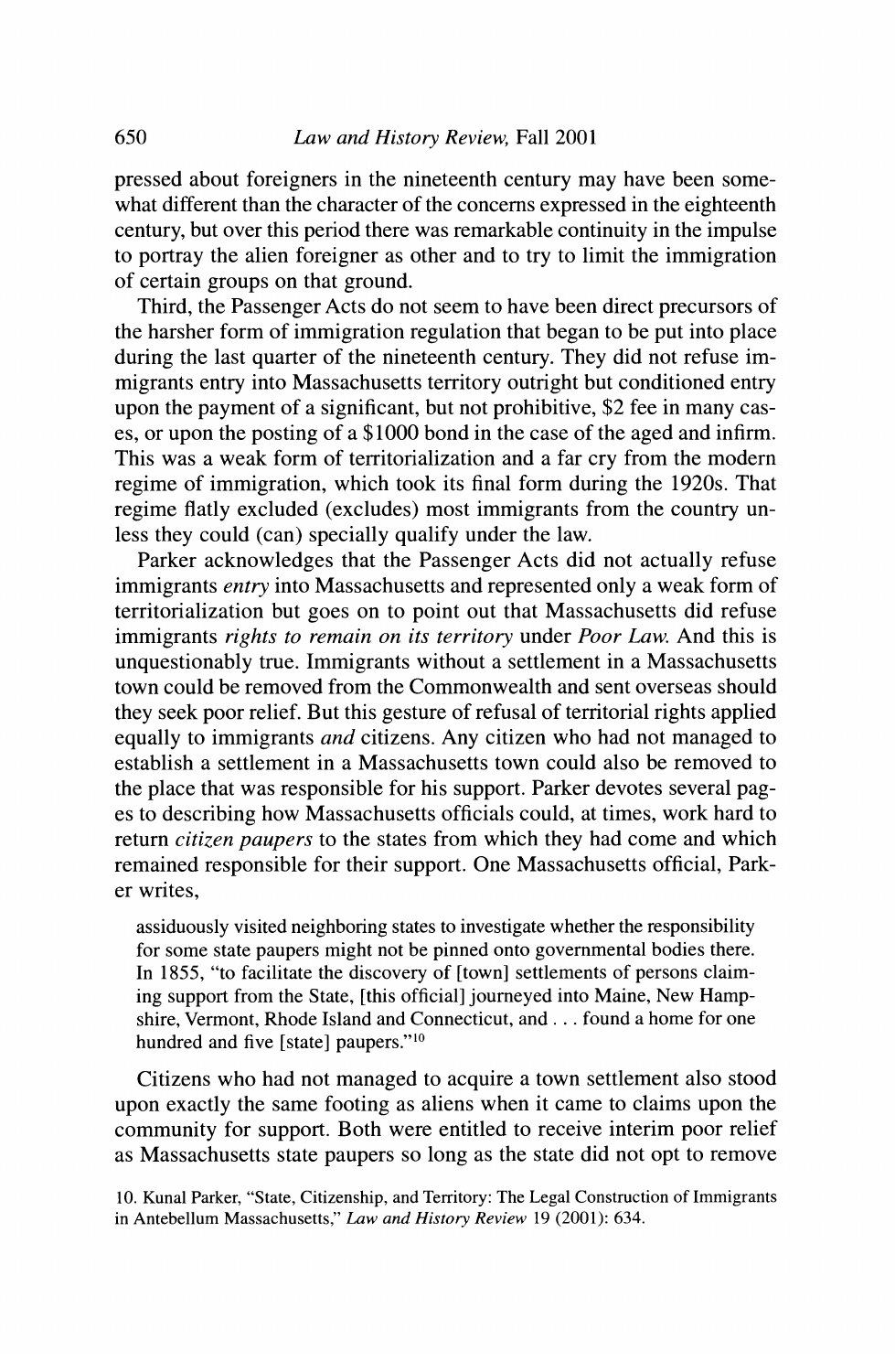them to their places of origin. Indeed, even Massachusetts citizens could be removed to their towns of origin.

 Parker recognizes that the similarities in the treatment of citizen paupers without settlements and alien paupers create some difficulties for his ar gument. His response is to urge that citizenship should be understood as a gesture of *pure* refusal, one that did not entail any notion that citizenship brought any particular advantages. But I find this argument difficult to accept. If we say that citizenship is a gesture of refusal, it must be to es tablish that in some respects at least citizenship gives something that alien age does not. If citizenship gives no more than alienage, it is not alienage against which the gesture of refusal operates but some other characteristic that citizen and alien share. In this case, the main gesture of refusal seems to have been one aimed at poor people without settlements in Massachu setts towns, regardless of whether they were citizens or aliens. In the end, the case seems weak for seeing this particular refusal of territorial rights under Poor Law as one based on citizenship.

 Ironically, there are clear gestures of citizenship as refusal to be found in Massachusetts Poor Law, and in Massachusetts law generally, but they appear decades before the 1830s and 1840s. The 1794 Massachusetts Set tlement Act, and the alien real property disability, which continued in ef fect in Massachusetts long after the Revolution, excluded aliens from im portant legal entitlements purely on the ground that they were not citizens. But Parker sees these earlier gestures not as gestures of citizenship as re fusal but as more traditional gestures somehow not based on citizenship.

 The 1794 Massachusetts settlement act, for example, explicitly prohib ited aliens from acquiring a town settlement by demonstrating that they were capable of supporting themselves. Parker argues that the statute was written as it was only because the towns feared that aliens, who could not own real property in Massachusetts, would pose a greater fiscal risk for towns than American citizens. The act of refusal contained in the statute was not anti-alien. It was simply anti a group of people who could not own real property and hence who could not achieve the economic self-sufficien cy and political independence that ownership of real property was then thought to bring.

 Parker has not found direct evidence for this reading of the statute, and in light of what we know about an older tradition of using citizenship/sub jectship as a gesture of refusal and of the Massachusetts legislature's strong Federalist, anti-immigrant posture during this period, a better reading of the statute, I think, would cast it as a clear gesture of citizenship as refusal.

 The 1794 statute continued to make the common law modes of acquir ing a settlement available to aliens: marriage, serving an apprenticeship, serving as a town officer or minister, and so forth. But, as Parker rightly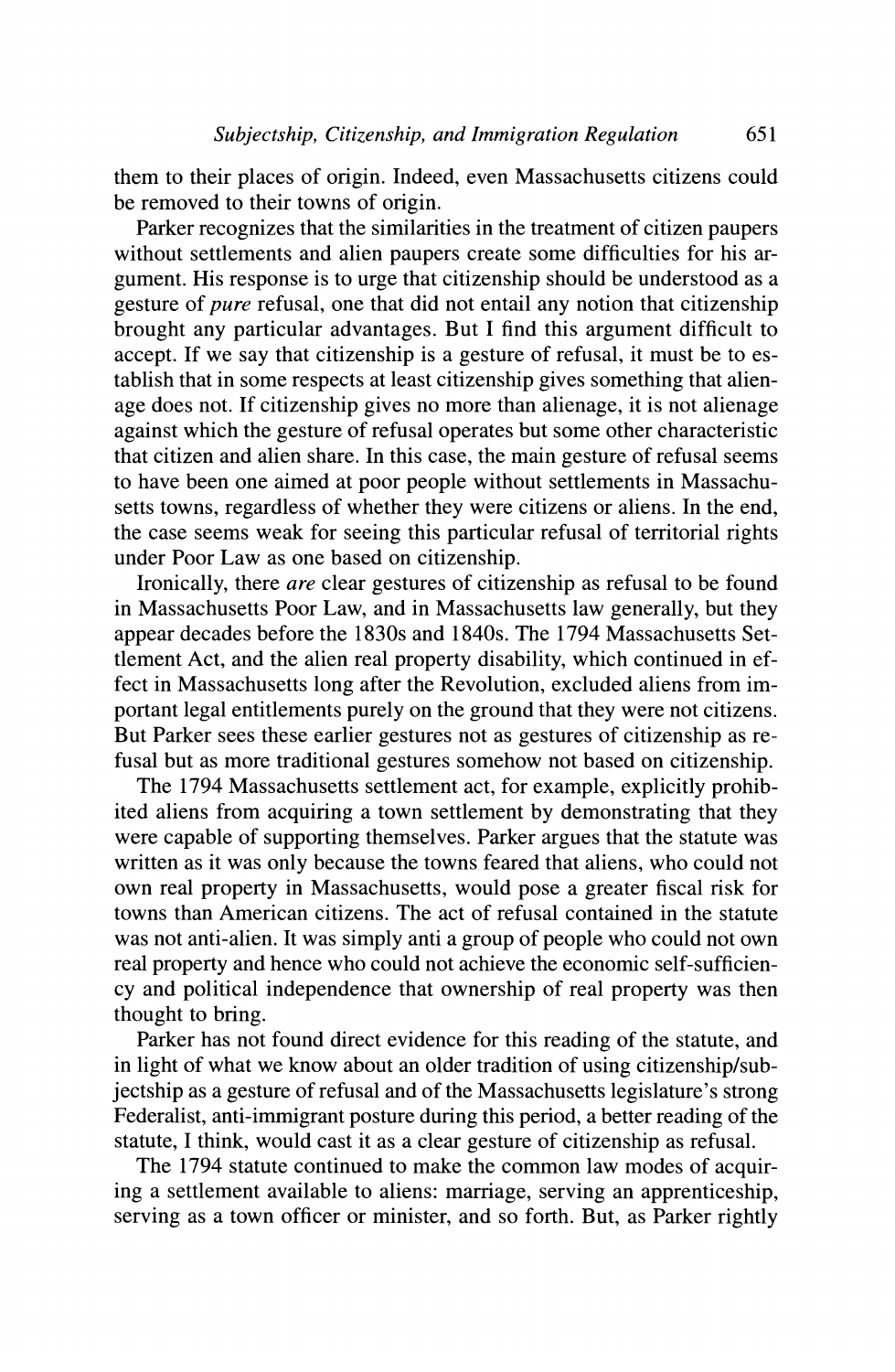points out, these were modes of acquiring a settlement that were not meant for the complete outsider. Complete outsiders could acquire a town settle ment under the statute by demonstrating a capacity to support themselves over a period of time—but only if they were American citizens. American citizens could acquire a town settlement in Massachusetts by demonstrat ing economic capacity in one of three ways: (1) through ownership of real property of a certain value for three years running, or (2) through owner ship of an estate (personal property or mixed personal and real property) of a certain value for five years running,  $or$  simply (3) through residence for ten years together with tax paying for five years. Only the first method required ownership of real property.

 An American citizen could gain a town settlement under this statute without ever having owned real property. It is true that aliens were legally precluded from owning real property in Massachusetts, but they were not legally precluded from owning personal property or from paying taxes. They were in a legal position to demonstrate economic capacity under two of the three methods set out in the statute, but the statute expressly disqual ified noncitizens from doing so.

 On its face the statute treated noncitizens differently from citizens and it strikes me that a less labored reading of the statute would be that it flatly precluded noncitizens from becoming members of Massachusetts town communities even if they could demonstrate economic capacity, a clear example of citizenship as refusal. This reading is strongly supported by what we know about the debates over alienage and naturalization that were taking place in the 1790s and about the posture of the Massachusetts leg islature toward aliens during this period.

 Parker's reading of the 1794 statute, moreover, depends upon the fact that aliens were prohibited from owning real property in Massachusetts. But that raises the question why aliens were prohibited from owning real property in the state in the first place? Why was this disability itself not evidence of citizenship as a gesture of refusal? Parker seems to see the real property disability as a matter of pure tradition going back to English law, a tradition that had merely lingered on in Massachusetts. But the evidence suggests that the alien real property disability became a live issue after the Revolution. A number of states repealed the disability, hoping to encour age immigration; Massachusetts did not. This was no mere lingering on of tradition, it was conscious post-Revolutionary Massachusetts policy aimed at protecting the Commonwealth from the undue influence of aliens.

 The difficulty with the main argument of this article, it seems to me, is that where it looks for citizenship as refusal in the middle decades of the nineteenth century, the explicit gestures of refusal it finds are not substan tially different from gestures of refusal that Massachusetts and other colo-